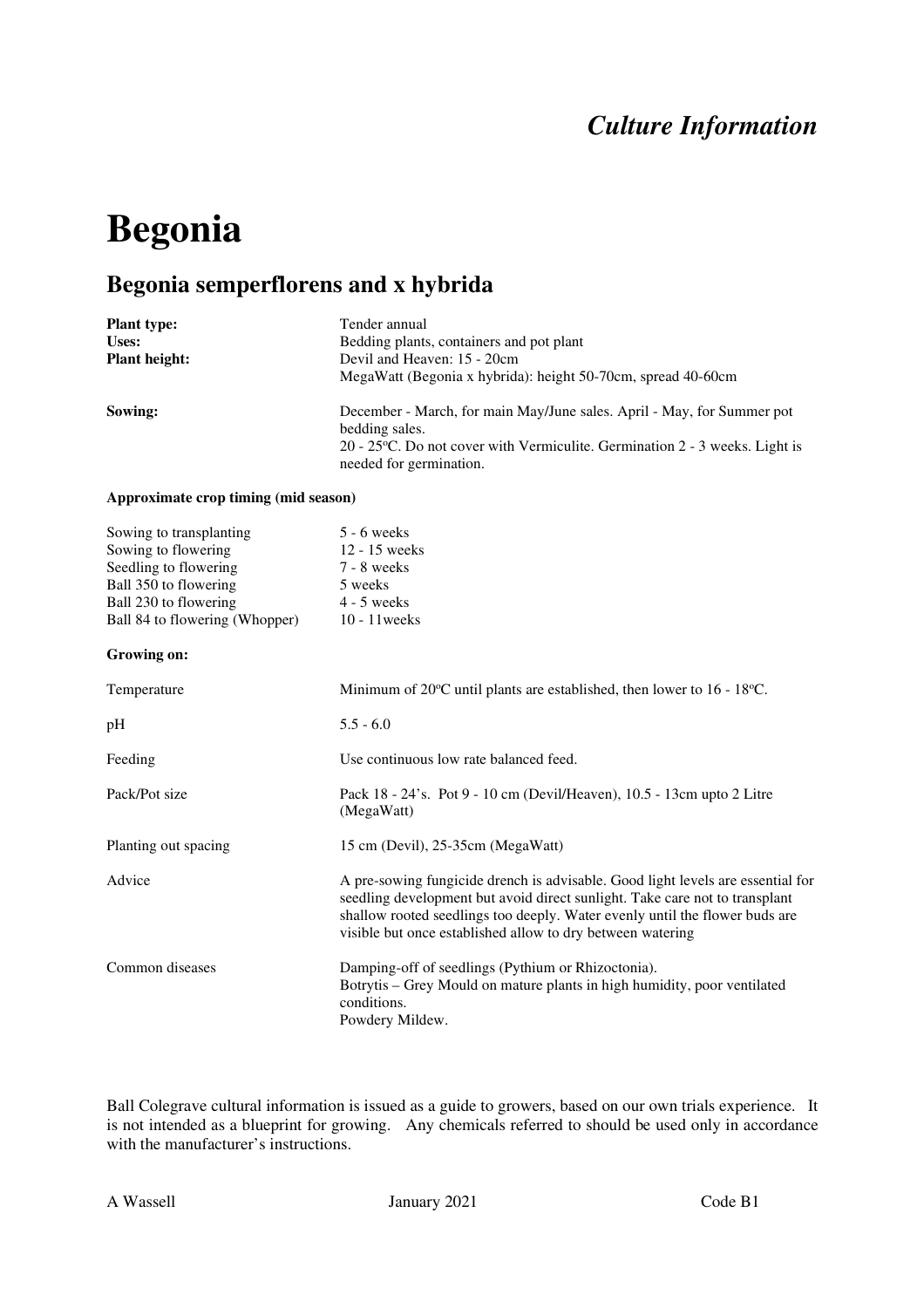### *Culture Information*

### **Tuberous Begonia**

| <b>Plant type:</b>                   | Glasshouse perennial. Grown as a tender annual.                                                                                                                                                                                                                                                             |  |  |  |
|--------------------------------------|-------------------------------------------------------------------------------------------------------------------------------------------------------------------------------------------------------------------------------------------------------------------------------------------------------------|--|--|--|
| <b>Uses:</b>                         | Bedding, pots and packs, containers.                                                                                                                                                                                                                                                                        |  |  |  |
| Sowing:                              | Early December for May sales. 23-25°C.                                                                                                                                                                                                                                                                      |  |  |  |
|                                      | Do not cover with Vermiculite.                                                                                                                                                                                                                                                                              |  |  |  |
|                                      | Germination $2 - 4$ weeks.                                                                                                                                                                                                                                                                                  |  |  |  |
| Approximate crop timing (mid season) |                                                                                                                                                                                                                                                                                                             |  |  |  |
| Sowing to transplanting              | 7 weeks                                                                                                                                                                                                                                                                                                     |  |  |  |
| Sowing to flowering                  | $20-22$ weeks                                                                                                                                                                                                                                                                                               |  |  |  |
| Seedling to flowering                | 13-14 weeks                                                                                                                                                                                                                                                                                                 |  |  |  |
| Ball 84 to flowering                 | 8-9 weeks                                                                                                                                                                                                                                                                                                   |  |  |  |
| Ball 230 to flowering                | 11-12 weeks                                                                                                                                                                                                                                                                                                 |  |  |  |
| Growing on:                          |                                                                                                                                                                                                                                                                                                             |  |  |  |
| Temperature                          | 18°C for transplanting seedlings.                                                                                                                                                                                                                                                                           |  |  |  |
|                                      | Once roots have developed, grow on at 15 - 18°C.                                                                                                                                                                                                                                                            |  |  |  |
| pH                                   | $5.5 - 6.5$                                                                                                                                                                                                                                                                                                 |  |  |  |
| Feeding                              | At about 6 weeks, the seedlings may need a weak nitrogen feed. 4- 5 weeks<br>after potting on, start liquid feeding with 150 ppm nitrogen (20-10-20)                                                                                                                                                        |  |  |  |
| Growth regulation                    | Use only if necessary.                                                                                                                                                                                                                                                                                      |  |  |  |
| Pack/Pot size                        | 10-12cm pots. Double six packs.                                                                                                                                                                                                                                                                             |  |  |  |
| Planting out spacing                 | 20cm                                                                                                                                                                                                                                                                                                        |  |  |  |
| Advice                               | Seedlings require supplementary light to provide more than 12 hours daylight<br>until mid-March. Ensure high humidity and shade from direct sunlight from<br>the seedling stage until flower buds have initiated. Potting on should be done<br>using a soft potting technique followed by careful watering. |  |  |  |
| Common diseases                      | Damping off of seedlings (Pythium or Rhizoctonia).<br>Botrytis on mature plants in high humidity, poor ventilated conditions.<br>Powdery Mildew                                                                                                                                                             |  |  |  |
| Common pests                         | Thrips, Mites, Whiteflies                                                                                                                                                                                                                                                                                   |  |  |  |
|                                      |                                                                                                                                                                                                                                                                                                             |  |  |  |

Ball Colegrave cultural information is issued as a guide to growers, based on our own trials experience. It is not intended as a blueprint for growing. Any chemicals referred to should be used only in accordance with the manufacturer's instructions.